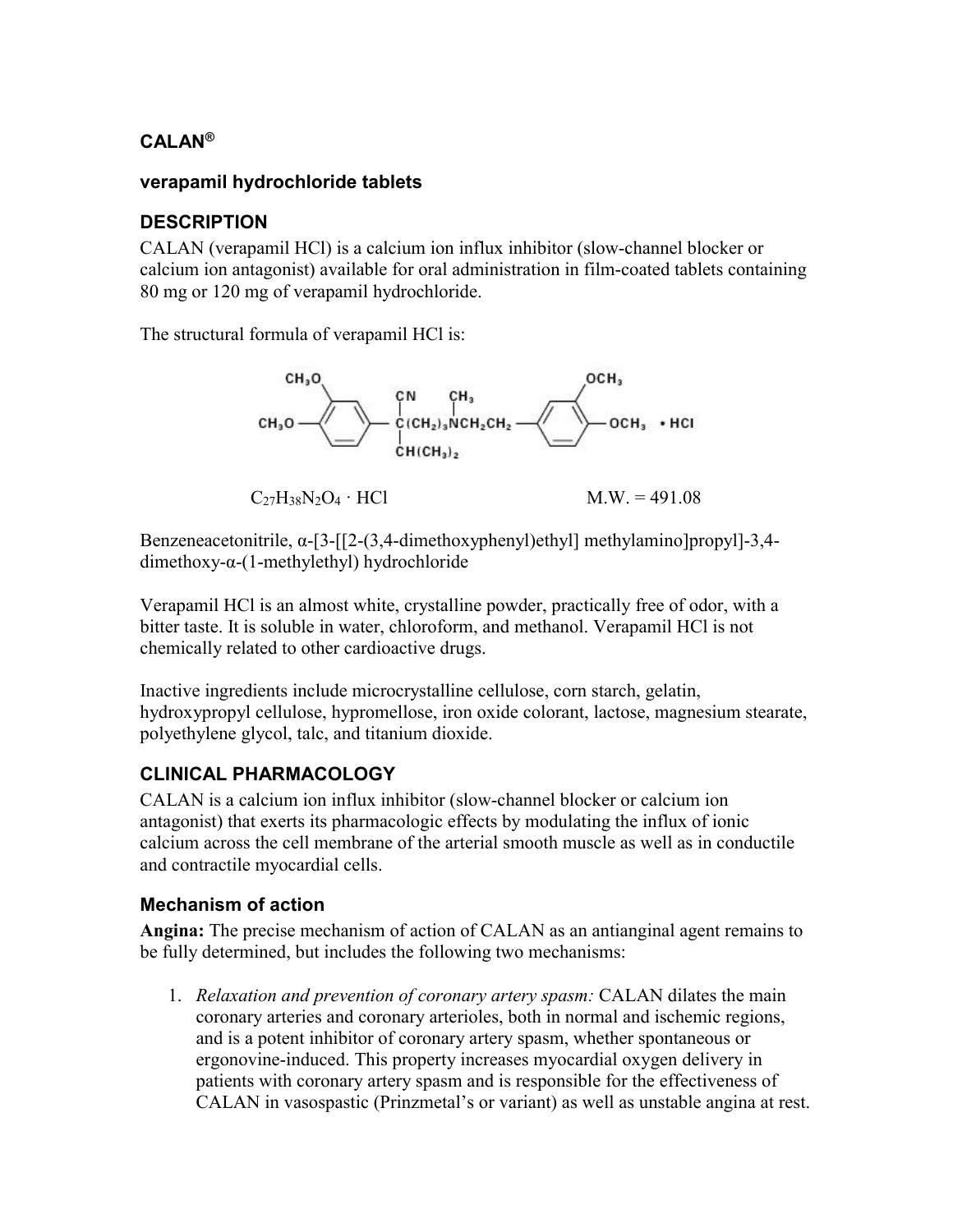Whether this effect plays any role in classical effort angina is not clear, but studies of exercise tolerance have not shown an increase in the maximum exercise rate–pressure product, a widely accepted measure of oxygen utilization. This suggests that, in general, relief of spasm or dilation of coronary arteries is not an important factor in classical angina.

2. *Reduction of oxygen utilization:* CALAN regularly reduces the total peripheral resistance (afterload) against which the heart works both at rest and at a given level of exercise by dilating peripheral arterioles. This unloading of the heart reduces myocardial energy consumption and oxygen requirements and probably accounts for the effectiveness of CALAN in chronic stable effort angina.

**Arrhythmia:** Electrical activity through the AV node depends, to a significant degree, upon calcium influx through the slow channel. By decreasing the influx of calcium, CALAN prolongs the effective refractory period within the AV node and slows AV conduction in a rate-related manner. This property accounts for the ability of CALAN to slow the ventricular rate in patients with chronic atrial flutter or atrial fibrillation.

Normal sinus rhythm is usually not affected, but in patients with sick sinus syndrome, CALAN may interfere with sinus-node impulse generation and may induce sinus arrest or sinoatrial block. Atrioventricular block can occur in patients without preexisting conduction defects (see **WARNINGS**). CALAN decreases the frequency of episodes of paroxysmal supraventricular tachycardia.

CALAN does not alter the normal atrial action potential or intraventricular conduction time, but in depressed atrial fibers it decreases amplitude, velocity of depolarization, and conduction velocity. CALAN may shorten the antegrade effective refractory period of the accessory bypass tract. Acceleration of ventricular rate and/or ventricular fibrillation has been reported in patients with atrial flutter or atrial fibrillation and a coexisting accessory AV pathway following administration of verapamil (see **WARNINGS**).

CALAN has a local anesthetic action that is 1.6 times that of procaine on an equimolar basis. It is not known whether this action is important at the doses used in man.

**Essential hypertension:** CALAN exerts antihypertensive effects by decreasing systemic vascular resistance, usually without orthostatic decreases in blood pressure or reflex tachycardia; bradycardia (rate less than 50 beats/min) is uncommon (1.4%). During isometric or dynamic exercise, CALAN does not alter systolic cardiac function in patients with normal ventricular function.

CALAN does not alter total serum calcium levels. However, one report suggested that calcium levels above the normal range may alter the therapeutic effect of CALAN.

**Pharmacokinetics and metabolism:** More than 90% of the orally administered dose of CALAN is absorbed. Because of rapid biotransformation of verapamil during its first pass through the portal circulation, bioavailability ranges from 20% to 35%. Peak plasma concentrations are reached between 1 and 2 hours after oral administration. Chronic oral administration of 120 mg of verapamil HCl every 6 hours resulted in plasma levels of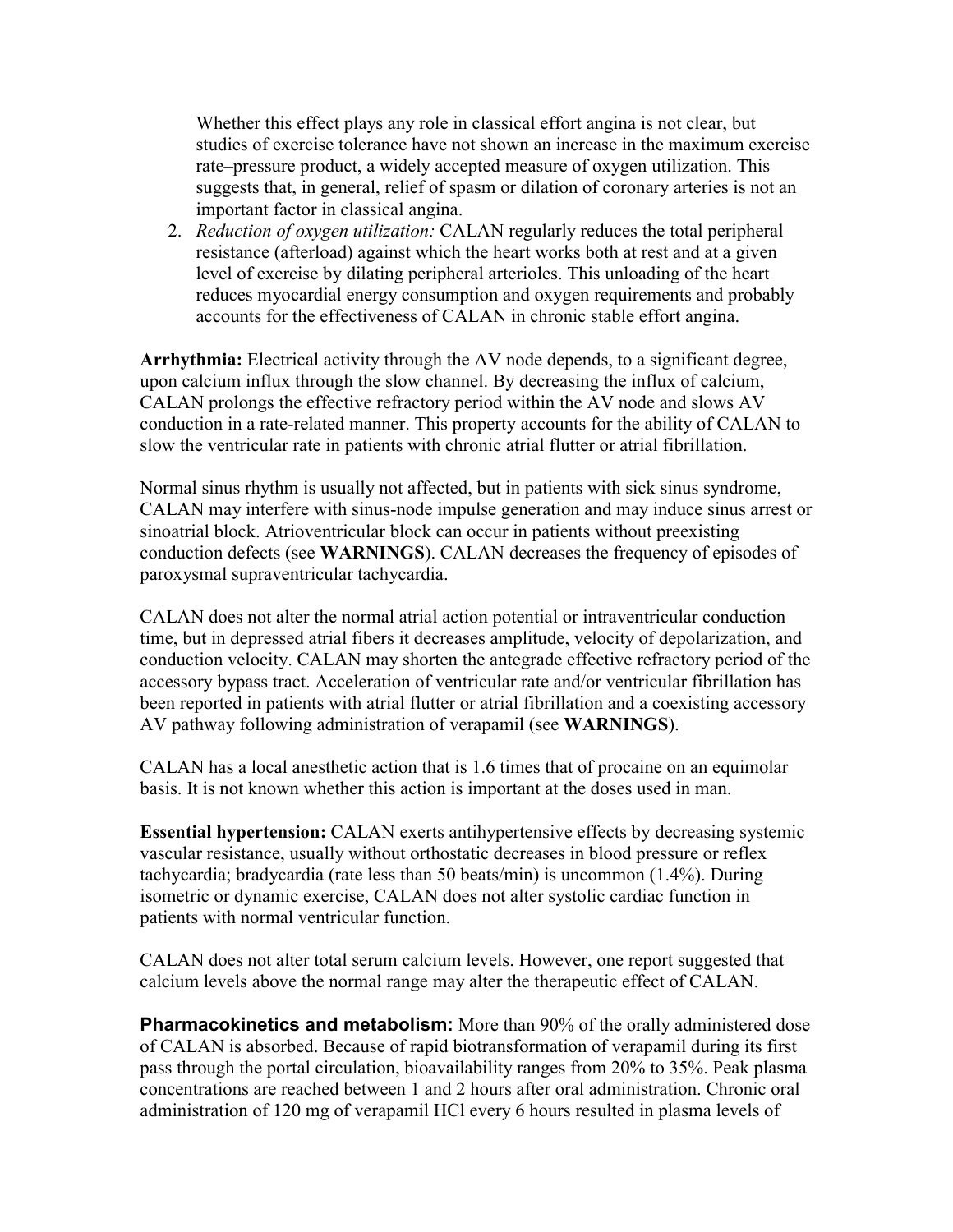verapamil ranging from 125 to 400 ng/ml, with higher values reported occasionally. A nonlinear correlation between the verapamil dose administered and verapamil plasma levels does exist. No relationship has been established between the plasma concentration of verapamil and a reduction in blood pressure. In early dose titration with verapamil, a relationship exists between verapamil plasma concentration and prolongation of the PR interval. However, during chronic administration this relationship may disappear. The mean elimination half-life in single-dose studies ranged from 2.8 to 7.4 hours. In these same studies, after repetitive dosing, the half-life increased to a range from 4.5 to 12.0 hours (after less than 10 consecutive doses given 6 hours apart). Half-life of verapamil may increase during titration. Aging may affect the pharmacokinetics of verapamil. Elimination half-life may be prolonged in the elderly. In healthy men, orally administered CALAN undergoes extensive metabolism in the liver. Twelve metabolites have been identified in plasma; all except norverapamil are present in trace amounts only. Norverapamil can reach steady-state plasma concentrations approximately equal to those of verapamil itself. The cardiovascular activity of norverapamil appears to be approximately 20% that of verapamil. Approximately 70% of an administered dose is excreted as metabolites in the urine and 16% or more in the feces within 5 days. About 3% to 4% is excreted in the urine as unchanged drug. Approximately 90% is bound to plasma proteins. In patients with hepatic insufficiency, metabolism is delayed and elimination half-life prolonged up to 14 to 16 hours (see **PRECAUTIONS**); the volume of distribution is increased and plasma clearance reduced to about 30% of normal. Verapamil clearance values suggest that patients with liver dysfunction may attain therapeutic verapamil plasma concentrations with one third of the oral daily dose required for patients with normal liver function.

After four weeks of oral dosing (120 mg q.i.d.), verapamil and norverapamil levels were noted in the cerebrospinal fluid with estimated partition coefficient of 0.06 for verapamil and 0.04 for norverapamil.

**Hemodynamics and myocardial metabolism:** CALAN reduces afterload and myocardial contractility. Improved left ventricular diastolic function in patients with Idiopathic Hypertrophic Subaortic Stenosis (IHSS) and those with coronary heart disease has also been observed with CALAN therapy. In most patients, including those with organic cardiac disease, the negative inotropic action of CALAN is countered by reduction of afterload, and cardiac index is usually not reduced. However, in patients with severe left ventricular dysfunction (eg, pulmonary wedge pressure above 20 mm Hg or ejection fraction less than 30%), or in patients takingbeta-adrenergic blocking agents or other cardiodepressant drugs, deterioration of ventricular function may occur (see **PRECAUTIONS, Drug interactions**).

**Pulmonary function:** CALAN does not induce bronchoconstriction and, hence, does not impair ventilatory function.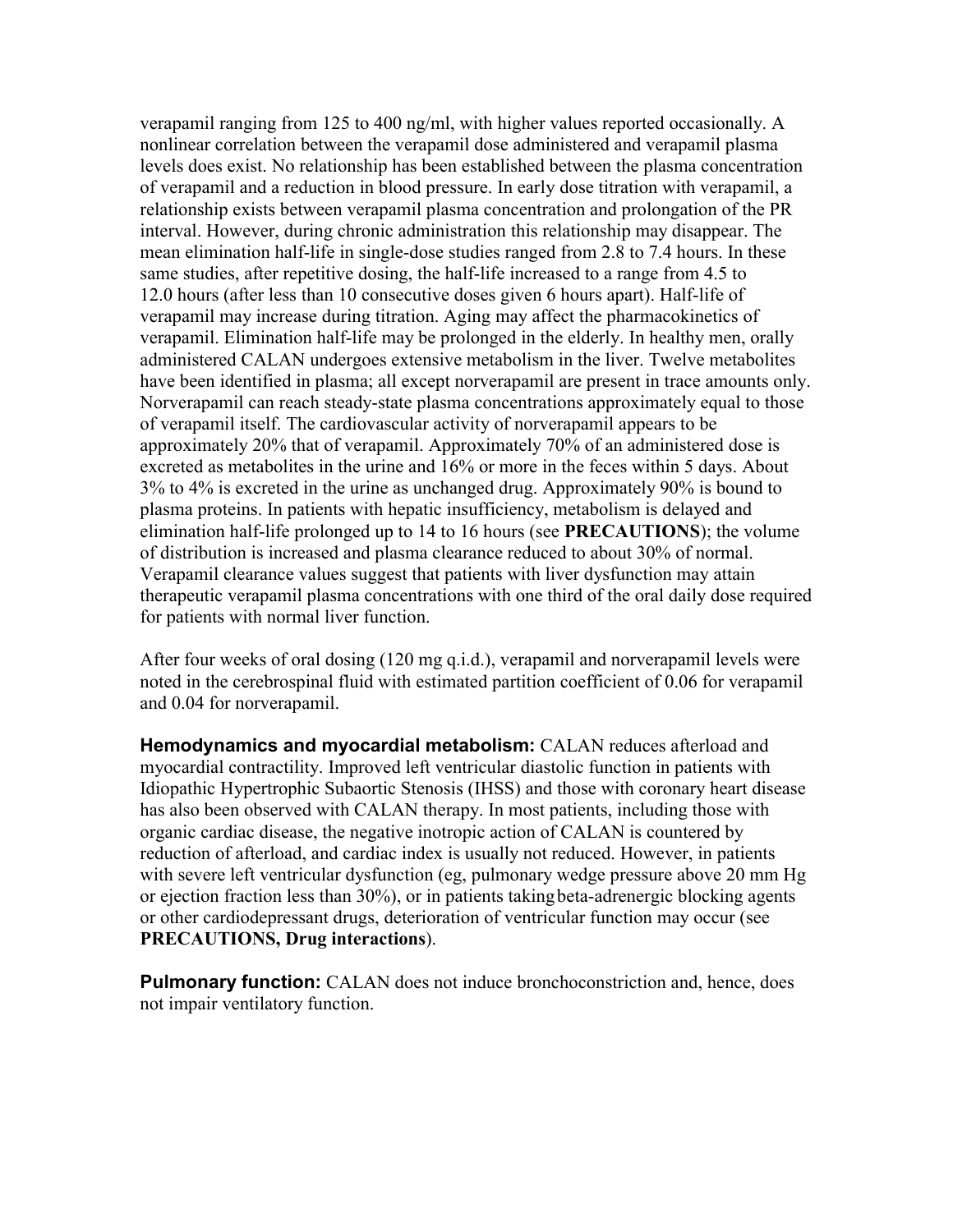## **INDICATIONS AND USAGE**

CALAN tablets are indicated for the treatment of the following:

#### **Angina**

- 1. Angina at rest including:
	- Vasospastic (Prinzmetal's variant) angina
	- Unstable (crescendo, pre-infarction) angina
- 2. Chronic stable angina (classic effort-associated angina)

#### **Arrhythmias**

- 1. In association with digitalis for the control of ventricular rate at rest and during stress in patients with chronic atrial flutter and/or atrial fibrillation (see **WARNINGS: Accessory bypass tract**)
- 2. Prophylaxis of repetitive paroxysmal supraventricular tachycardia

#### **Essential hypertension**

CALAN is indicated for the treatment of hypertension, to lower blood pressure. Lowering blood pressure reduces the risk of fatal and nonfatal cardiovascular events, primarily strokes and myocardial infarctions. These benefits have been seen in controlled trials of antihypertensive drugs from a wide variety of pharmacologic classes including this drug.

Control of high blood pressure should be part of comprehensive cardiovascular risk management, including, as appropriate, lipid control, diabetes management, antithrombotic therapy, smoking cessation, exercise, and limited sodium intake. Many patients will require more than one drug to achieve blood pressure goals. For specific advice on goals and management, see published guidelines, such as those of the National High Blood Pressure Education Program's Joint National Committee on Prevention, Detection, Evaluation, and Treatment of High Blood Pressure (JNC).

Numerous antihypertensive drugs, from a variety of pharmacologic classes and with different mechanisms of action, have been shown in randomized controlled trials to reduce cardiovascular morbidity and mortality, and it can be concluded that it is blood pressure reduction, and not some other pharmacologic property of the drugs, that is largely responsible for those benefits. The largest and most consistent cardiovascular outcome benefit has been a reduction in the risk of stroke, but reductions in myocardial infarction and cardiovascular mortality also have been seen regularly.

Elevated systolic or diastolic pressure causes increased cardiovascular risk, and the absolute risk increase per mmHg is greater at higher blood pressures, so that even modest reductions of severe hypertension can provide substantial benefit. Relative risk reduction from blood pressure reduction is similar across populations with varying absolute risk, so the absolute benefit is greater in patients who are at higher risk independent of their hypertension (for example, patients with diabetes or hyperlipidemia), and such patients would be expected to benefit from more aggressive treatment to a lower blood pressure goal.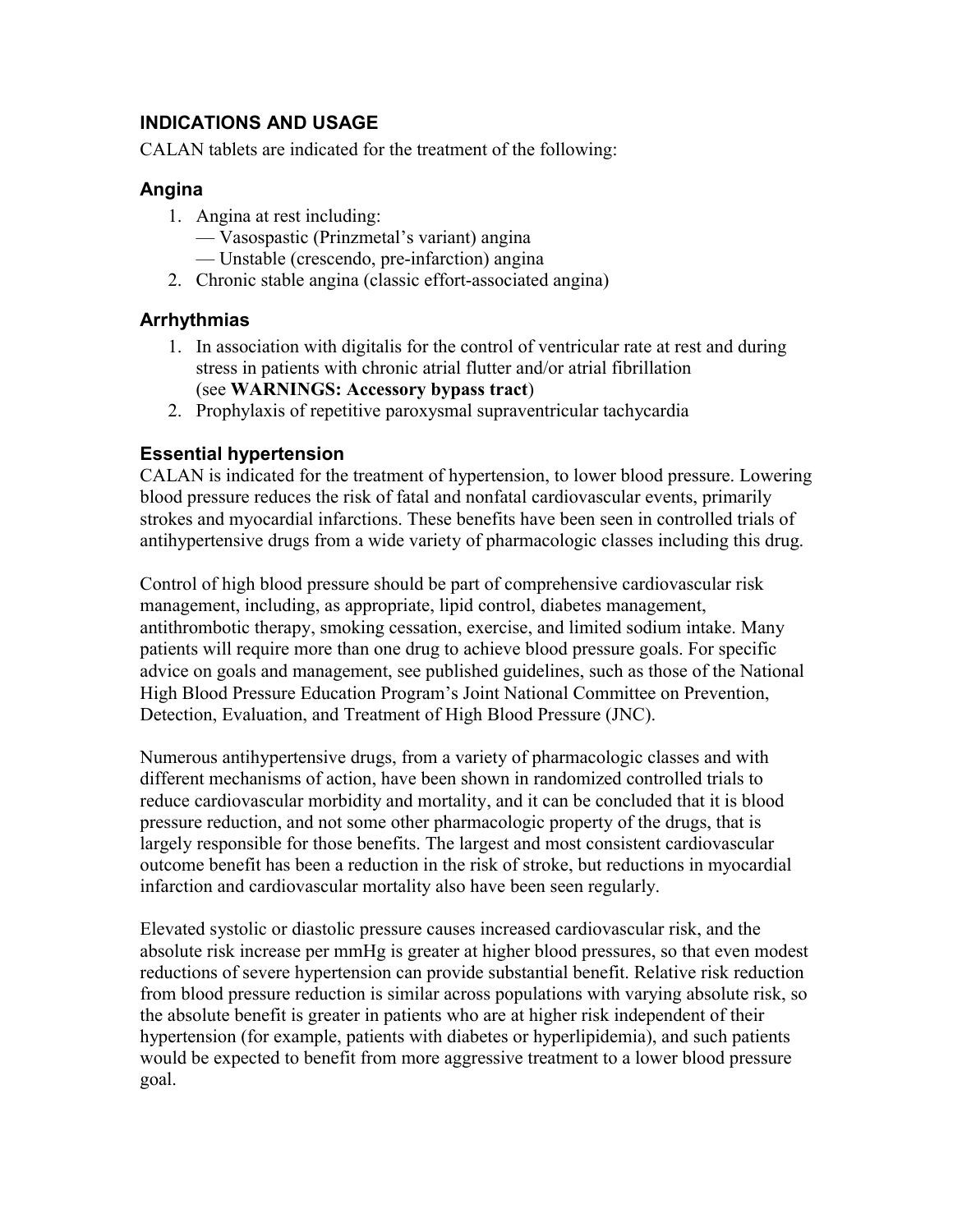Some antihypertensive drugs have smaller blood pressure effects (as monotherapy) in black patients, and many antihypertensive drugs have additional approved indications and effects (e.g., on angina, heart failure, or diabetic kidney disease). These considerations may guide selection of therapy.

## **CONTRAINDICATIONS**

Verapamil HCl tablets are contraindicated in:

- 1. Severe left ventricular dysfunction (see **WARNINGS**)
- 2. Hypotension (systolic pressure less than 90 mm Hg) or cardiogenic shock
- 3. Sick sinus syndrome (except in patients with a functioning artificial ventricular pacemaker)
- 4. Second- or third-degree AV block (except in patients with a functioning artificial ventricular pacemaker)
- 5. Patients with atrial flutter or atrial fibrillation and an accessory bypass tract (eg, Wolff-Parkinson-White, Lown-Ganong-Levine syndromes) (see **WARNINGS**)
- 6. Patients with known hypersensitivity to verapamil hydrochloride

# **WARNINGS**

**Heart failure:** Verapamil has a negative inotropic effect, which in most patients is compensated by its afterload reduction (decreased systemic vascular resistance) properties without a net impairment of ventricular performance. In clinical experience with 4,954 patients, 87 (1.8%) developed congestive heart failure or pulmonary edema. Verapamil should be avoided in patients with severe left ventricular dysfunction (eg, ejection fraction less than 30%) or moderate to severe symptoms of cardiac failure and in patients with any degree of ventricular dysfunction if they are receiving a beta-adrenergic blocker (see **PRECAUTIONS, Drug interactions**). Patients with milder ventricular dysfunction should, if possible, be controlled with optimum doses of digitalis and/or diuretics before verapamil treatment. **(Note interactions with digoxin under PRECAUTIONS***)*

**Hypotension:** Occasionally, the pharmacologic action of verapamil may produce a decrease in blood pressure below normal levels, which may result in dizziness or symptomatic hypotension. The incidence of hypotension observed in 4,954 patients enrolled in clinical trials was 2.5%. In hypertensive patients, decreases in blood pressure below normal are unusual. Tilt-table testing (60 degrees) was not able to induce orthostatic hypotension.

**Elevated liver enzymes:** Elevations of transaminases with and without concomitant elevations in alkaline phosphatase and bilirubin have been reported. Such elevations have sometimes been transient and may disappear even with continued verapamil treatment. Several cases of hepatocellular injury related to verapamil have been proven by rechallenge; half of these had clinical symptoms (malaise, fever, and/or right upper quadrant pain), in addition to elevation of SGOT, SGPT, and alkaline phosphatase. Periodic monitoring of liver function in patients receiving verapamil is therefore prudent.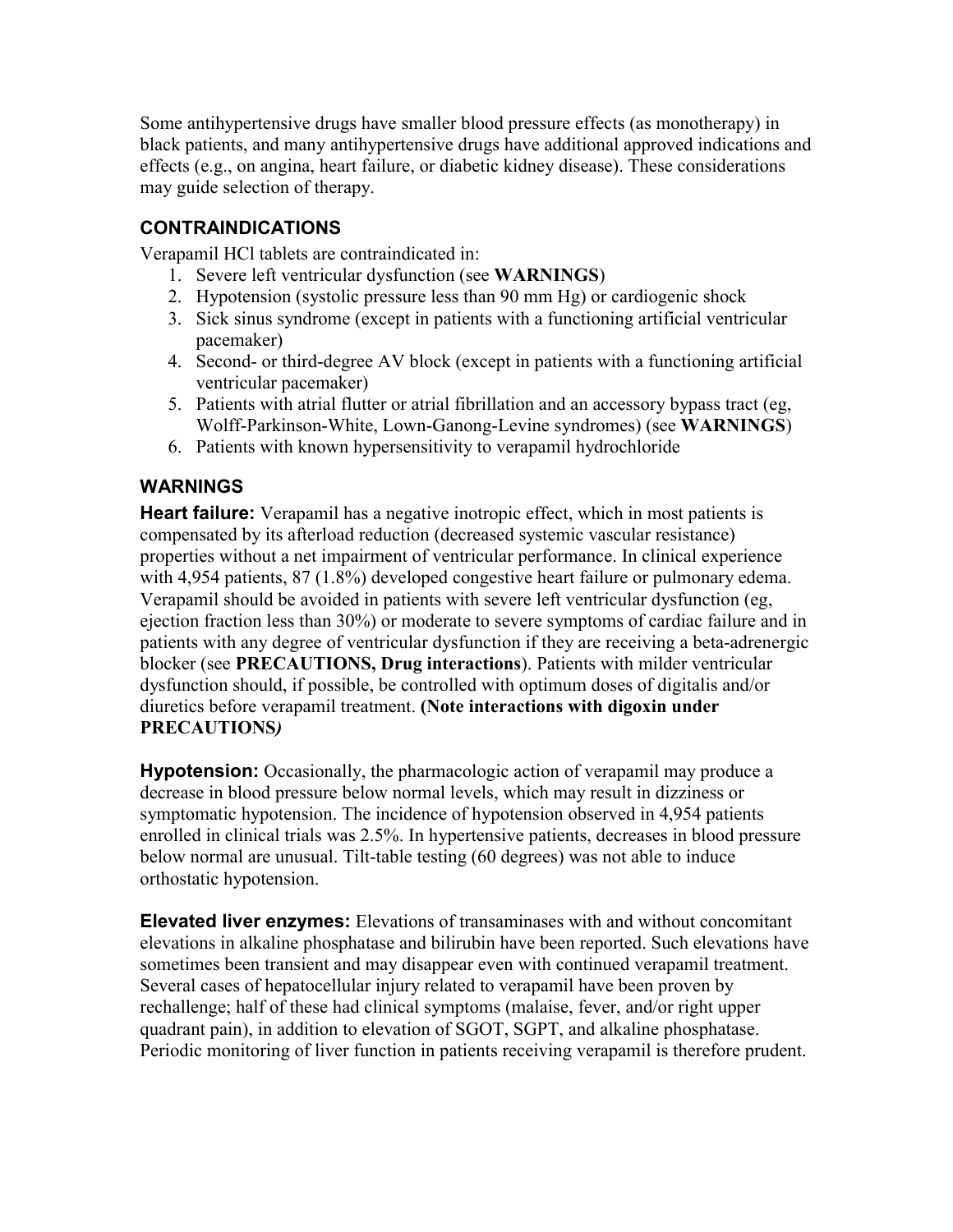**Accessory bypass tract (Wolff-Parkinson-White or Lown-Ganong-Levine):** Some patients with paroxysmal and/or chronic atrial fibrillation or atrial flutter and a coexisting accessory AV pathway have developed increased antegrade conduction across the accessory pathway bypassing the AV node, producing a very rapid ventricular response or ventricular fibrillation after receiving intravenous verapamil (or digitalis). Although a risk of this occurring with oral verapamil has not been established, such patients receiving oral verapamil may be at risk and its use in these patients is contraindicated (see **CONTRAINDICATIONS**). Treatment is usually DC-cardioversion. Cardioversion has been used safely and effectively after oral CALAN.

**Atrioventricular block:** The effect of verapamil on AV conduction and the SA node may cause asymptomatic first-degree AV block and transient bradycardia, sometimes accompanied by nodal escape rhythms. PR-interval prolongation is correlated with verapamil plasma concentrations especially during the early titration phase of therapy. Higher degrees of AV block, however, were infrequently (0.8%) observed. Marked first-degree block or progressive development to second- or third-degree AV block requires a reduction in dosage or, in rare instances, discontinuation of verapamil HCl and institution of appropriate therapy, depending on the clinical situation.

**Patients with hypertrophic cardiomyopathy (IHSS):** In 120 patients with hypertrophic cardiomyopathy (most of them refractory or intolerant to propranolol) who received therapy with verapamil at doses up to 720 mg/day, a variety of serious adverse effects were seen. Three patients died in pulmonary edema; all had severe left ventricular outflow obstruction and a past history of left ventricular dysfunction. Eight other patients had pulmonary edema and/or severe hypotension; abnormally high (greater than 20 mm Hg) pulmonary wedge pressure and a marked left ventricular outflow obstruction were present in most of these patients. Concomitant administration of quinidine (see **PRECAUTIONS, Drug interactions**) preceded the severe hypotension in 3 of the 8 patients (2 of whom developed pulmonary edema). Sinus bradycardia occurred in 11% of the patients, second-degree AV block in 4%, and sinus arrest in 2%. It must be appreciated that this group of patients had a serious disease with a high mortality rate. Most adverse effects responded well to dose reduction, and only rarely did verapamil use have to be discontinued.

## **PRECAUTIONS**

## **General**

**Use in patients with impaired hepatic function:** Since verapamil is highly metabolized by the liver, it should be administered cautiously to patients with impaired hepatic function. Severe liver dysfunction prolongs the elimination half-life of verapamil to about 14 to 16 hours; hence, approximately 30% of the dose given to patients with normal liver function should be administered to these patients. Careful monitoring for abnormal prolongation of the PR interval or other signs of excessive pharmacologic effects (see **OVERDOSAGE**) should be carried out.

**Use in patients with attenuated (decreased) neuromuscular transmission:** It has been reported that verapamil decreases neuromuscular transmission in patients with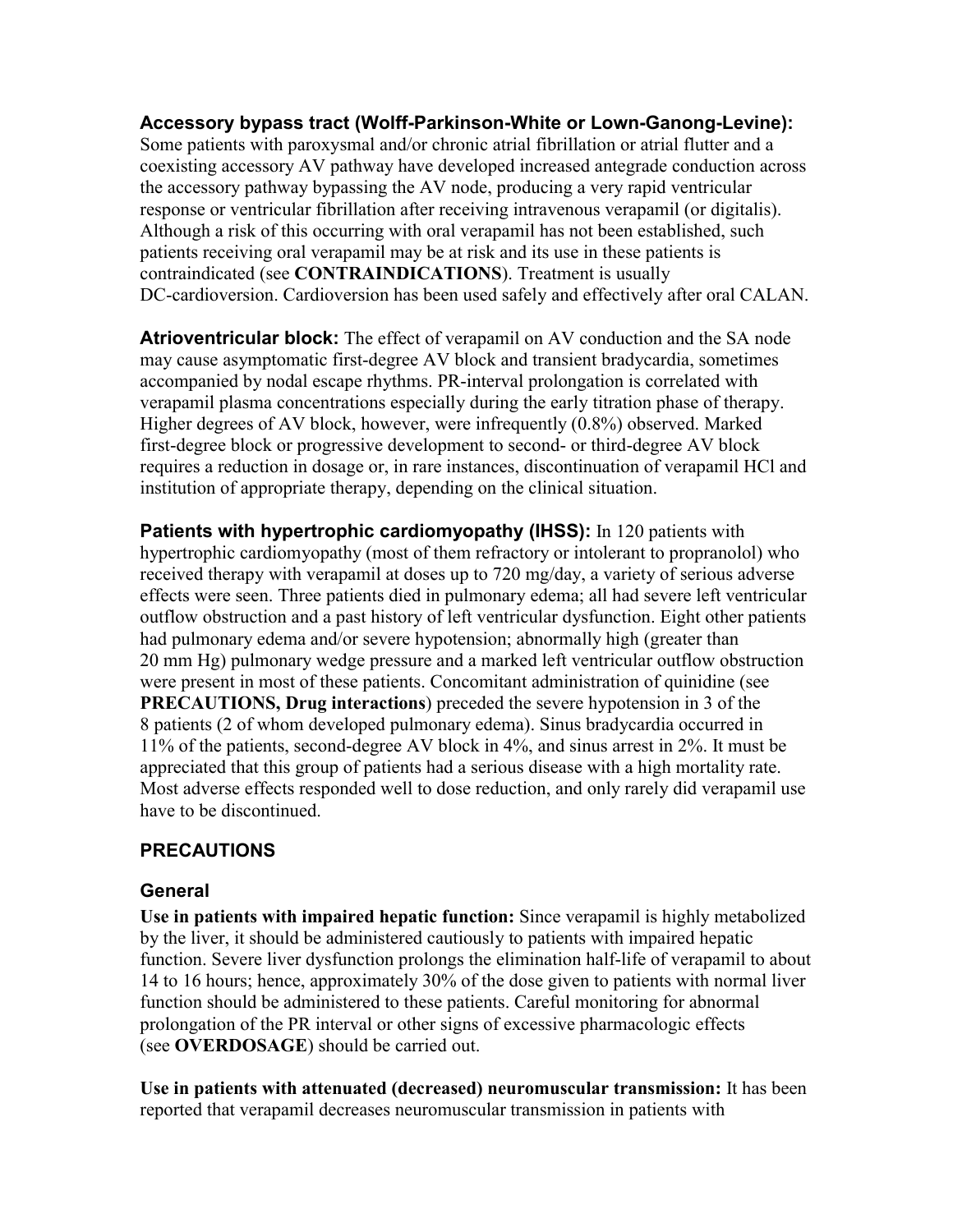Duchenne's muscular dystrophy, prolongs recovery from the neuromuscular blocking agent vecuronium, and causes a worsening of myasthenia gravis. It may be necessary to decrease the dosage of verapamil when it is administered to patients with attenuated neuromuscular transmission.

**Use in patients with impaired renal function:** About 70% of an administered dose of verapamil is excreted as metabolites in the urine. Verapamil is not removed by hemodialysis. Until further data are available, verapamil should be administered cautiously to patients with impaired renal function. These patients should be carefully monitored for abnormal prolongation of the PR interval or other signs of overdosage (see **OVERDOSAGE**).

## **Drug interactions**

**Cytochrome inducers/inhibitors:** *In vitro* metabolic studies indicate that verapamil is metabolized by cytochrome P450 CYP3A4, CYP1A2, CYP2C8, CYP2C9, and CYP2C18. Clinically significant interactions have been reported with inhibitors of CYP3A4 (e.g., erythromycin, ritonavir) causing elevation of plasma levels of verapamil while inducers of CYP3A4 (e.g., rifampin) have caused a lowering of plasma levels of verapamil.

**HMG-CoA reductase inhibitors:** The use of HMG-CoA reductase inhibitors that are CYP3A4 substrates in combination with verapamil has been associated with reports of myopathy/rhabdomyolysis.

Co-administration of multiple doses of 10 mg of verapamil with 80 mg simvastatin resulted in exposure to simvastatin 2.5-fold that following simvastatin alone. Limit the dose of simvastatin in patients on verapamil to 10 mg daily. Limit the daily dose of lovastatin to 40 mg. Lower starting and maintenance doses of other CYP3A4 substrates (e.g., atorvastatin) may be required as verapamil may increase the plasma concentration of these drugs.

**Ivabradine:** Concurrent use of verapamil increases exposure to ivabradine and may exacerbate bradycardia and conduction disturbances. Avoid co-administration of verapamil and ivabradine.

**Aspirin:** In a few reported cases, co-administration of verapamil with aspirin has led to increased bleeding times greater than observed with aspirin alone.

**Grapefruit juice:** Grapefruit juice may increase plasma levels of verapamil.

**Alcohol:** Verapamil may increase blood alcohol concentrations and prolong its effects.

**Beta-blockers:** Controlled studies in small numbers of patients suggest that the concomitant use of CALAN and oral beta-adrenergic blocking agents may be beneficial in certain patients with chronic stable angina or hypertension, but available information is not sufficient to predict with confidence the effects of concurrent treatment in patients with left ventricular dysfunction or cardiac conduction abnormalities. Concomitant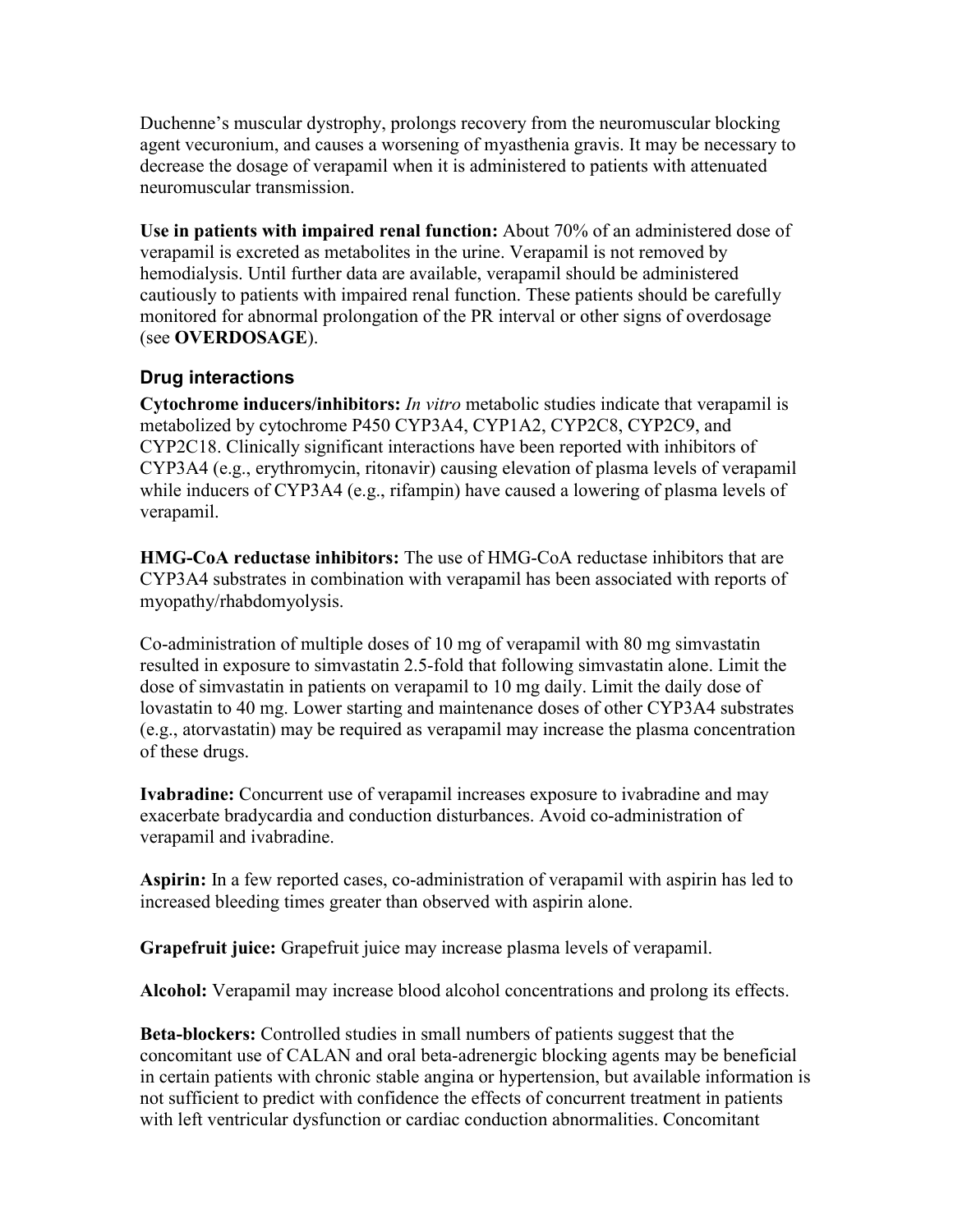therapy with beta-adrenergic blockers and verapamil may result in additive negative effects on heart rate, atrioventricular conduction and/or cardiac contractility.

In one study involving 15 patients treated with high doses of propranolol (median dose: 480 mg/day; range: 160 to 1,280 mg/day) for severe angina, with preserved left ventricular function (ejection fraction greater than 35%), the hemodynamic effects of additional therapy with verapamil HCl were assessed using invasive methods. The addition of verapamil to high-dose beta-blockers induced modest negative inotropic and chronotropic effects that were not severe enough to limit short-term (48 hours) combination therapy in this study. These modest cardiodepressant effects persisted for greater than 6 but less than 30 hours after abrupt withdrawal of beta-blockers and were closely related to plasma levels of propranolol. The primary verapamil/beta-blocker interaction in this study appeared to be hemodynamic rather than electrophysiologic.

In other studies, verapamil did not generally induce significant negative inotropic, chronotropic, or dromotropic effects in patients with preserved left ventricular function receiving low or moderate doses of propranolol (less than or equal to 320 mg/day); in some patients, however, combined therapy did produce such effects. Therefore, if combined therapy is used, close surveillance of clinical status should be carried out. Combined therapy should usually be avoided in patients with atrioventricular conduction abnormalities and those with depressed left ventricular function.

Asymptomatic bradycardia (36 beats/min) with a wandering atrial pacemaker has been observed in a patient receiving concomitant timolol (a beta-adrenergic blocker) eyedrops and oral verapamil.

A decrease in metoprolol and propranolol clearance has been observed when either drug is administered concomitantly with verapamil. A variable effect has been seen when verapamil and atenolol were given together.

**Digitalis:** Clinical use of verapamil in digitalized patients has shown the combination to be well tolerated if digoxin doses are properly adjusted. However, chronic verapamil treatment can increase serum digoxin levels by 50% to 75% during the first week of therapy, and this can result in digitalis toxicity. In patients with hepatic cirrhosis, the influence of verapamil on digoxin kinetics is magnified. Verapamil may reduce total body clearance and extrarenal clearance of digitoxin by 27% and 29%, respectively. Maintenance and digitalization doses should be reduced when verapamil is administered, and the patient should be reassessed to avoid over- or under-digitalization. Whenever over-digitalization is suspected, the daily dose of digitalis should be reduced or temporarily discontinued. On discontinuation of CALAN use, the patient should be reassessed to avoid under-digitalization.

**Antihypertensive agents:** Verapamil administered concomitantly with oral antihypertensive agents (e.g., vasodilators, angiotensin-converting enzyme inhibitors, diuretics, beta-blockers) will usually have an additive effect on lowering blood pressure. Patients receiving these combinations should be appropriately monitored. Concomitant use of agents that attenuate alpha-adrenergic function with verapamil may result in a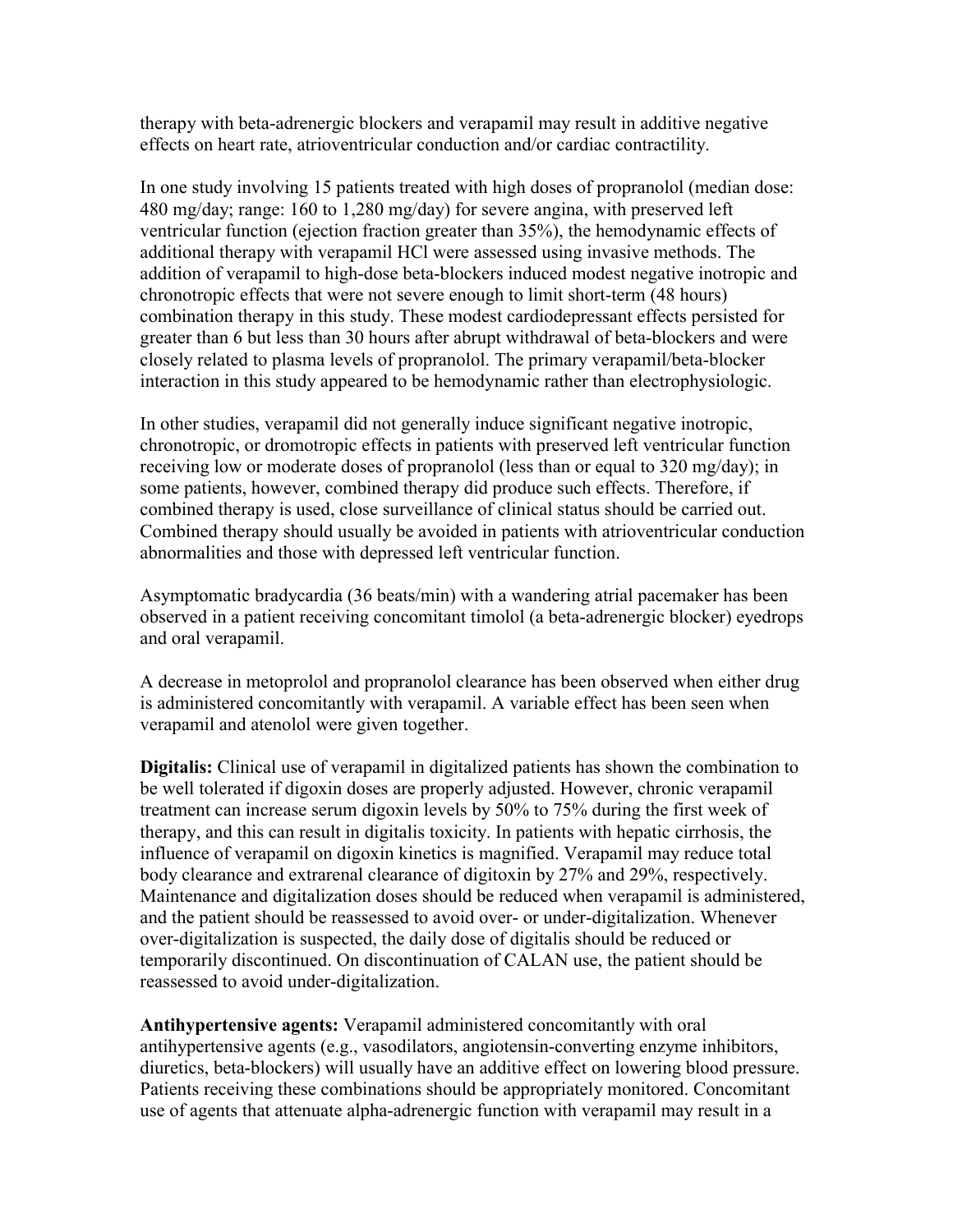reduction in blood pressure that is excessive in some patients. Such an effect was observed in one study following the concomitant administration of verapamil and prazosin.

#### **Antiarrhythmic agents:**

*Disopyramide:* Until data on possible interactions between verapamil and disopyramide are obtained, disopyramide should not be administered within 48 hours before or 24 hours after verapamil administration.

*Flecainide:* A study in healthy volunteers showed that the concomitant administration of flecainide and verapamil may have additive effects on myocardial contractility, AV conduction, and repolarization. Concomitant therapy with flecainide and verapamil may result in additive negative inotropic effect and prolongation of atrioventricular conduction.

*Quinidine:* In a small number of patients with hypertrophic cardiomyopathy (IHSS), concomitant use of verapamil and quinidine resulted in significant hypotension. Until further data are obtained, combined therapy of verapamil and quinidine in patients with hypertrophic cardiomyopathy should probably be avoided.

The electrophysiologic effects of quinidine and verapamil on AV conduction were studied in 8 patients. Verapamil significantly counteracted the effects of quinidine on AV conduction. There has been a report of increased quinidine levels during verapamil therapy.

#### **Other agents:**

*Nitrates:* Verapamil has been given concomitantly with short- and long-acting nitrates without any undesirable drug interactions. The pharmacologic profile of both drugs and the clinical experience suggest beneficial interactions.

*Cimetidine:* The interaction between cimetidine and chronically administered verapamil has not been studied. Variable results on clearance have been obtained in acute studies of healthy volunteers; clearance of verapamil was either reduced or unchanged.

*Lithium:* Increased sensitivity to the effects of lithium (neurotoxicity) has been reported during concomitant verapamil-lithium therapy; lithium levels have been observed sometimes to increase, sometimes to decrease, and sometimes to be unchanged. Patients receiving both drugs must be monitored carefully.

*Carbamazepine:* Verapamil therapy may increase carbamazepine concentrations during combined therapy. This may produce carbamazepine side effects such as diplopia, headache, ataxia, or dizziness.

*Rifampin:* Therapy with rifampin may markedly reduce oral verapamil bioavailability.

*Phenobarbital:* Phenobarbital therapy may increase verapamil clearance.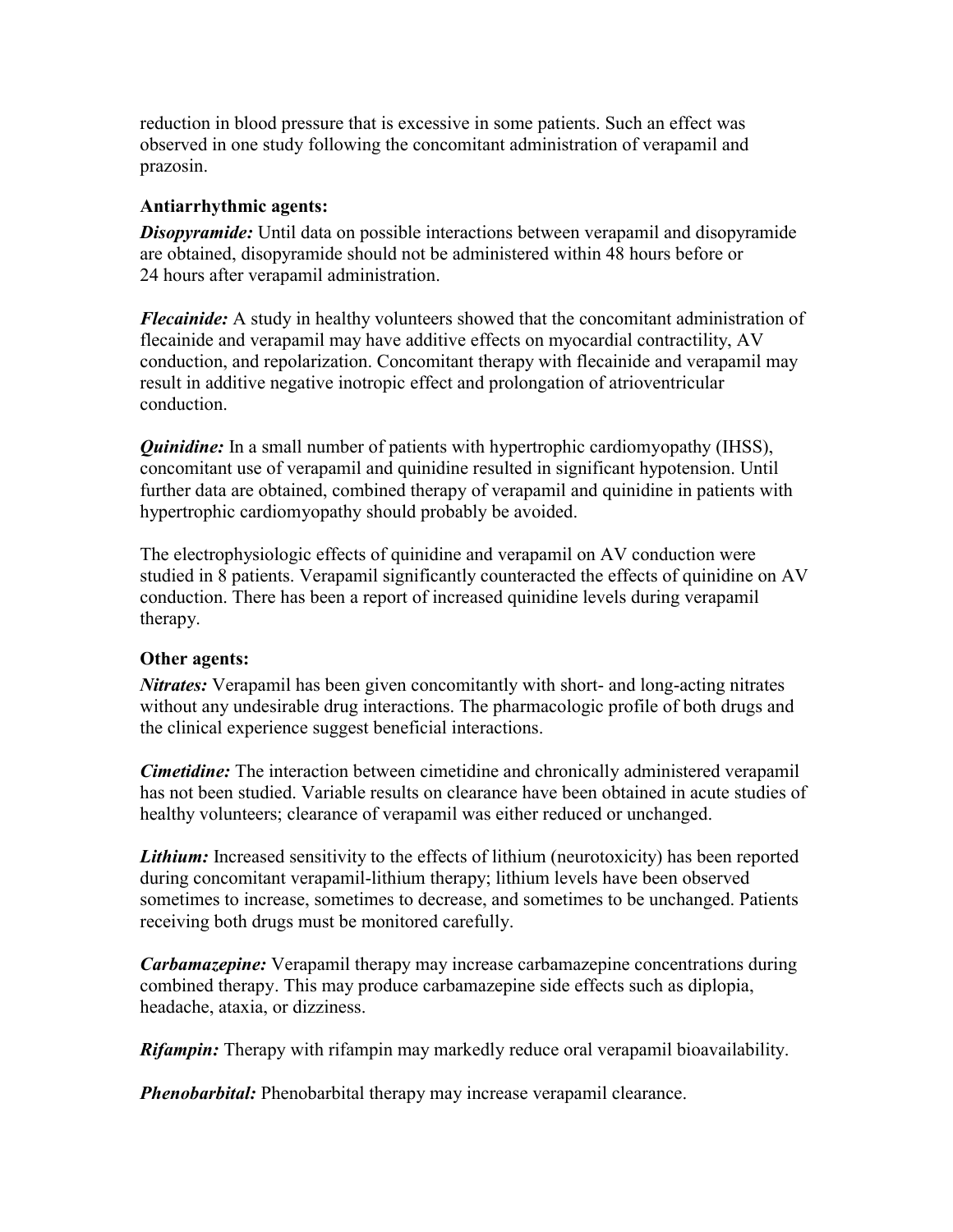*Cyclosporine:* Verapamil therapy may increase serum levels of cyclosporine.

*Theophylline:* Verapamil may inhibit the clearance and increase the plasma levels of theophylline.

*Inhalation anesthetics:* Animal experiments have shown that inhalation anesthetics depress cardiovascular activity by decreasing the inward movement of calcium ions. When used concomitantly, inhalation anesthetics and calcium antagonists, such as verapamil, should each be titrated carefully to avoid excessive cardiovascular depression.

*Neuromuscular blocking agents:* Clinical data and animal studies suggest that verapamil may potentiate the activity of neuromuscular blocking agents (curare-like and depolarizing). It may be necessary to decrease the dose of verapamil and/or the dose of the neuromuscular blocking agent when the drugs are used concomitantly.

*Telithromycin:* Hypotension and bradyarrhythmias have been observed in patients receiving concurrent telithromycin, an antibiotic in the ketolide class.

*Clonidine:* Sinus bradycardia resulting in hospitalization and pacemaker insertion has been reported in association with the use of clonidine concurrently with verapamil. Monitor heart rate in patients receiving concomitant verapamil and clonidine.

*Mammalian target of rapamycin (mTOR) inhibitors:* In a study of 25 healthy volunteers with co-administration of verapamil with sirolimus, whole blood sirolimus  $C_{\text{max}}$  and AUC were increased 130% and 120%, respectively. Plasma S- $\left(-\right)$  verapamil  $C_{\text{max}}$  and AUC were both increased 50%. Co-administration of verapamil with everolimus in 16 healthy volunteers increased the Cmax and AUC of everolimus by 130% and 250%, respectively. With concomitant use of mTOR inhibitors (e.g., sirolimus, temsirolimus, and everolimus) and verapamil, consider appropriate dose reductions of both medications.

**Carcinogenesis, mutagenesis, impairment of fertility:** An 18-month toxicity study in rats, at a low multiple (6-fold) of the maximum recommended human dose, and not the maximum tolerated dose, did not suggest a tumorigenic potential. There was no evidence of a carcinogenic potential of verapamil administered in the diet of rats for two years at doses of 10, 35, and 120 mg/kg/day or approximately 1, 3.5, and 12 times, respectively, the maximum recommended human daily dose (480 mg/day or  $9.6 \text{ mg/kg/day}$ ).

Verapamil was not mutagenic in the Ames test in 5 test strains at 3 mg per plate with or without metabolic activation.

Studies in female rats at daily dietary doses up to 5.5 times (55 mg/kg/day) the maximum recommended human dose did not show impaired fertility. Effects on male fertility have not been determined.

**Pregnancy:** Reproduction studies have been performed in rabbits and rats at oral doses up to 1.5 (15 mg/kg/day) and 6 (60 mg/kg/day) times the human oral daily dose,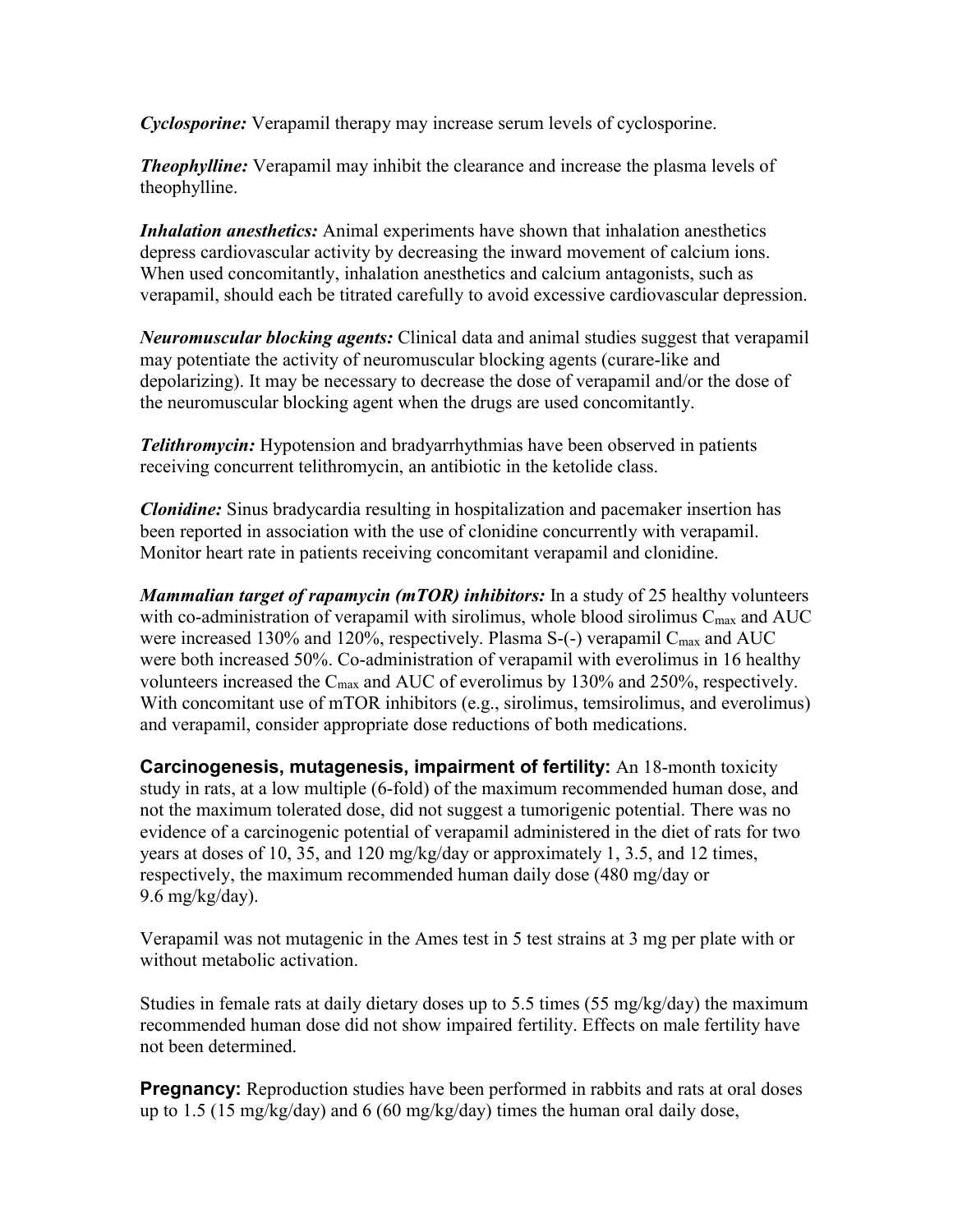respectively, and have revealed no evidence of teratogenicity. In the rat, however, this multiple of the human dose was embryocidal and retarded fetal growth and development, probably because of adverse maternal effects reflected in reduced weight gains of the dams. This oral dose has also been shown to cause hypotension in rats. There are no adequate and well-controlled studies in pregnant women. Because animal reproduction studies are not always predictive of human response, this drug should be used during pregnancy only if clearly needed. Verapamil crosses the placental barrier and can be detected in umbilical vein blood at delivery.

**Labor and delivery:** It is not known whether the use of verapamil during labor or delivery has immediate or delayed adverse effects on the fetus, or whether it prolongs the duration of labor or increases the need for forceps delivery or other obstetric intervention. Such adverse experiences have not been reported in the literature, despite a long history of use of verapamil in Europe in the treatment of cardiac side effects of beta-adrenergic agonist agents used to treat premature labor.

**Nursing mothers:** Verapamil is excreted in human milk. Because of the potential for adverse reactions in nursing infants from verapamil, nursing should be discontinued while verapamil is administered.

**Pediatric use:** Safety and effectiveness in pediatric patients have not been established.

**Animal pharmacology and/or animal toxicology:** In chronic animal toxicology studies, verapamil caused lenticular and/or suture line changes at 30 mg/kg/day or greater, and frank cataracts at 62.5 mg/kg/day or greater in the beagle dog but not in the rat. Development of cataracts due to verapamil has not been reported in man.

## **ADVERSE REACTIONS**

Serious adverse reactions are uncommon when CALAN therapy is initiated with upward dose titration within the recommended single and total daily dose. See **WARNINGS** for discussion of heart failure, hypotension, elevated liver enzymes, AV block, and rapid ventricular response. Reversible (upon discontinuation of verapamil) non-obstructive, paralytic ileus has been infrequently reported in association with the use of verapamil. The following reactions to orally administered verapamil occurred at rates greater than 1.0% or occurred at lower rates but appeared clearly drug-related in clinical trials in 4,954 patients:

| Constipation                          | $7.3\%$ | Dyspnea                                                 | $1.4\%$ |
|---------------------------------------|---------|---------------------------------------------------------|---------|
| <b>Dizziness</b>                      |         | 3.3% Bradycardia (HR $\leq 50/min$ )                    | $1.4\%$ |
| Nausea                                |         | 2.7% AV block total $(1^{\circ}, 2^{\circ}, 3^{\circ})$ | $1.2\%$ |
| Hypotension                           | $2.5\%$ | $2^{\circ}$ and $3^{\circ}$                             | $0.8\%$ |
| Headache                              | $2.2\%$ | Rash                                                    | $1.2\%$ |
| Edema                                 | $1.9\%$ | Flushing                                                | $0.6\%$ |
| CHF, Pulmonary edema                  | 1.8%    |                                                         |         |
| Fatigue                               | $1.7\%$ |                                                         |         |
| Elevated liver enzymes (see WARNINGS) |         |                                                         |         |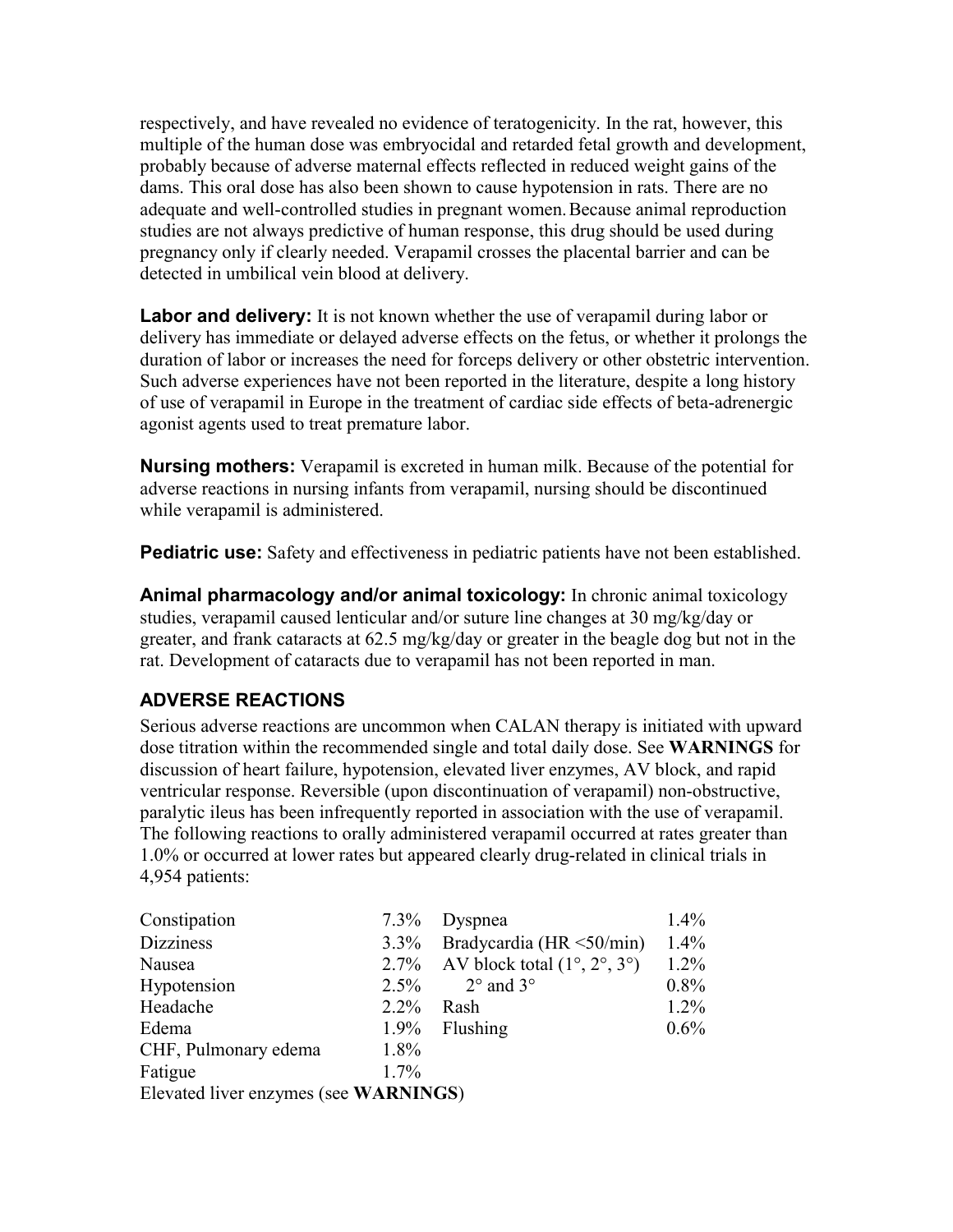In clinical trials related to the control of ventricular response in digitalized patients who had atrial fibrillation or flutter, ventricular rates below 50 at rest occurred in 15% of patients and asymptomatic hypotension occurred in 5% of patients.

The following reactions, reported in 1.0% or less of patients, occurred under conditions (open trials, marketing experience) where a causal relationship is uncertain; they are listed to alert the physician to a possible relationship:

*Cardiovascular:* angina pectoris, atrioventricular dissociation, chest pain, claudication, myocardial infarction, palpitations, purpura (vasculitis), syncope.

*Digestive system:* diarrhea, dry mouth, gastrointestinal distress, gingival hyperplasia.

*Hemic and lymphatic:* ecchymosis or bruising.

*Nervous system:* cerebrovascular accident, confusion, equilibrium disorders, insomnia, muscle cramps, paresthesia, psychotic symptoms, shakiness, somnolence, extrapyramidal symptoms.

*Skin:* arthralgia and rash, exanthema, hair loss, hyperkeratosis, macules, sweating, urticaria, Stevens-Johnson syndrome, erythema multiforme.

*Special senses:* blurred vision, tinnitus.

*Urogenital:* gynecomastia, galactorrhea/hyperprolactinemia, increased urination, spotty menstruation, impotence.

**Treatment of acute cardiovascular adverse reactions:** The frequency of cardiovascular adverse reactions that require therapy is rare; hence, experience with their treatment is limited. Whenever severe hypotension or complete AV block occurs following oral administration of verapamil, the appropriate emergency measures should be applied immediately; eg, intravenously administered norepinephrine bitartrate, atropine sulfate, isoproterenol HCl (all in the usual doses), or calcium gluconate (10% solution). In patients with hypertrophic cardiomyopathy (IHSS), alpha-adrenergic agents (phenylephrine HCl, metaraminol bitartrate, or methoxamine HCl) should be used to maintain blood pressure, and isoproterenol and norepinephrine should be avoided. If further support is necessary, dopamine HCl or dobutamine HCl may be administered. Actual treatment and dosage should depend on the severity of the clinical situation and the judgment and experience of the treating physician.

# **OVERDOSAGE**

Treat all verapamil overdoses as serious and maintain observation for at least 48 hours (especially CALAN SR), preferably under continuous hospital care. Delayed pharmacodynamic consequences may occur with the sustained-release formulation. Verapamil is known to decrease gastrointestinal transit time.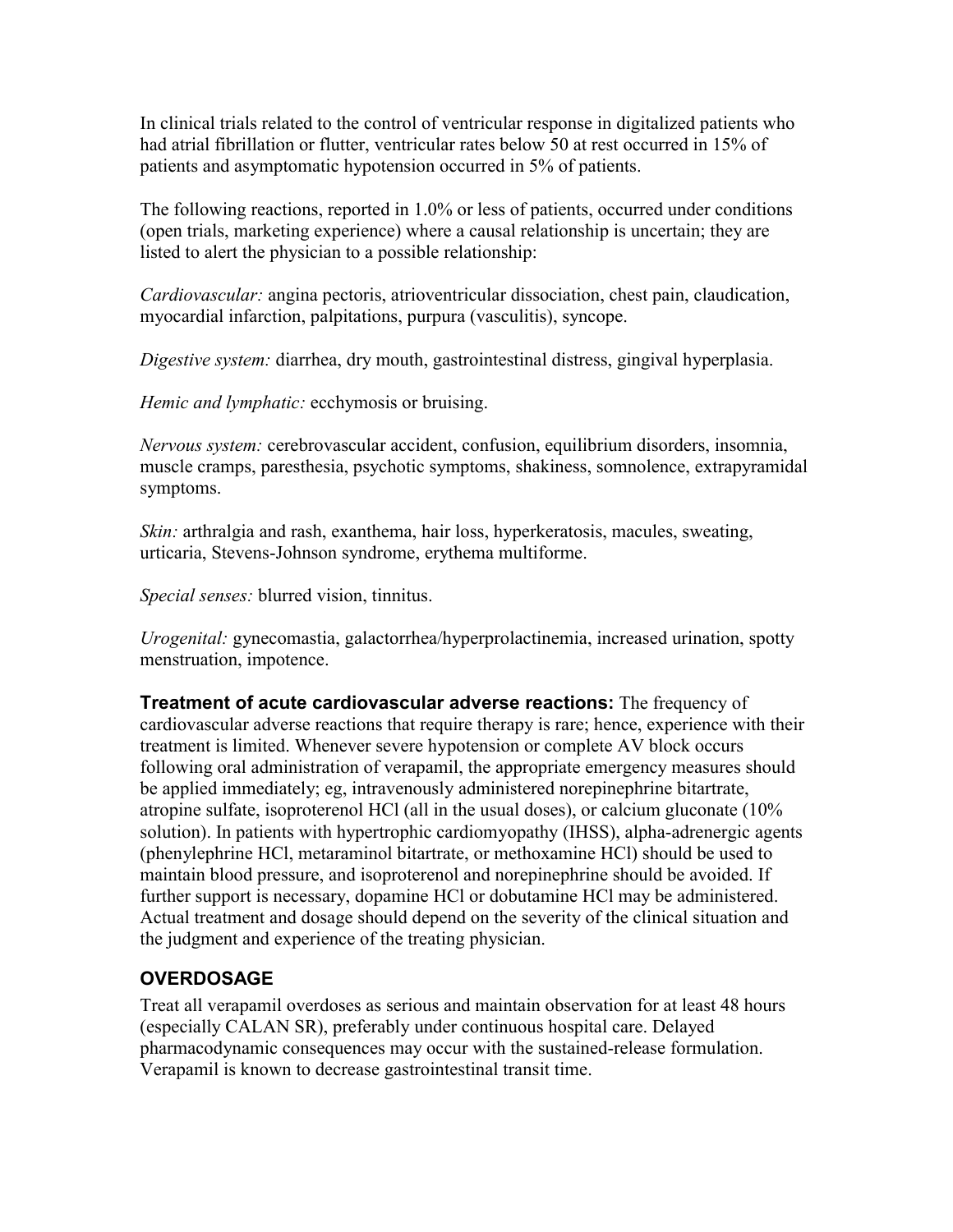Treatment of overdosage should be supportive. Beta-adrenergic stimulation or parenteral administration of calcium solutions may increase calcium ion flux across the slow channel and have been used effectively in treatment of deliberate overdosage with verapamil. In a few reported cases, overdose with calcium channel blockers has been associated with hypotension and bradycardia, initially refractory to atropine but becoming more responsive to this treatment when the patients received large doses (close to 1 gram/hour for more than 24 hours) of calcium chloride. Verapamil cannot be removed by hemodialysis. Clinically significant hypotensive reactions or high degree AV block should be treated with vasopressor agents or cardiac pacing, respectively. Asystole should be handled by the usual measures including cardiopulmonary resuscitation.

# **DOSAGE AND ADMINISTRATION**

The dose of verapamil must be individualized by titration. The usefulness and safety of dosages exceeding 480 mg/day have not been established; therefore, this daily dosage should not be exceeded. Since the half-life of verapamil increases during chronic dosing, maximum response may be delayed.

Calan 80 mg tablets are scored and can be divided into halves at time of use to obtain a 40 mg dose. Once divided, both halves of the tablet should be used within a period of 24 hours or discarded.

**Angina:** Clinical trials show that the usual dose is 80 mg to 120 mg three times a day. However, 40 mg three times a day may be warranted in patients who may have an increased response to verapamil (eg, decreased hepatic function, elderly, etc). Upward titration should be based on therapeutic efficacy and safety evaluated approximately eight hours after dosing. Dosage may be increased at daily (eg, patients with unstable angina) or weekly intervals until optimum clinical response is obtained.

**Arrhythmias:** The dosage in digitalized patients with chronic atrial fibrillation (see **PRECAUTIONS**) ranges from 240 to 320 mg/day in divided (t.i.d. or q.i.d.) doses. The dosage for prophylaxis of PSVT (non-digitalized patients) ranges from 240 to 480 mg/day in divided (t.i.d. or q.i.d.) doses. In general, maximum effects for any given dosage will be apparent during the first 48 hours of therapy.

**Essential hypertension:** Dose should be individualized by titration. The usual initial monotherapy dose in clinical trials was 80 mg three times a day (240 mg/day). Daily dosages of 360 and 480 mg have been used but there is no evidence that dosages beyond 360 mg provided added effect. Consideration should be given to beginning titration at 40 mg three times per day in patients who might respond to lower doses, such as the elderly or people of small stature. The antihypertensive effects of CALAN are evident within the first week of therapy. Upward titration should be based on therapeutic efficacy, assessed at the end of the dosing interval.

# **HOW SUPPLIED**

CALAN 80 mg tablets are oval, peach colored, scored, film coated, with CALAN debossed on one side and 80 on the other, supplied as: